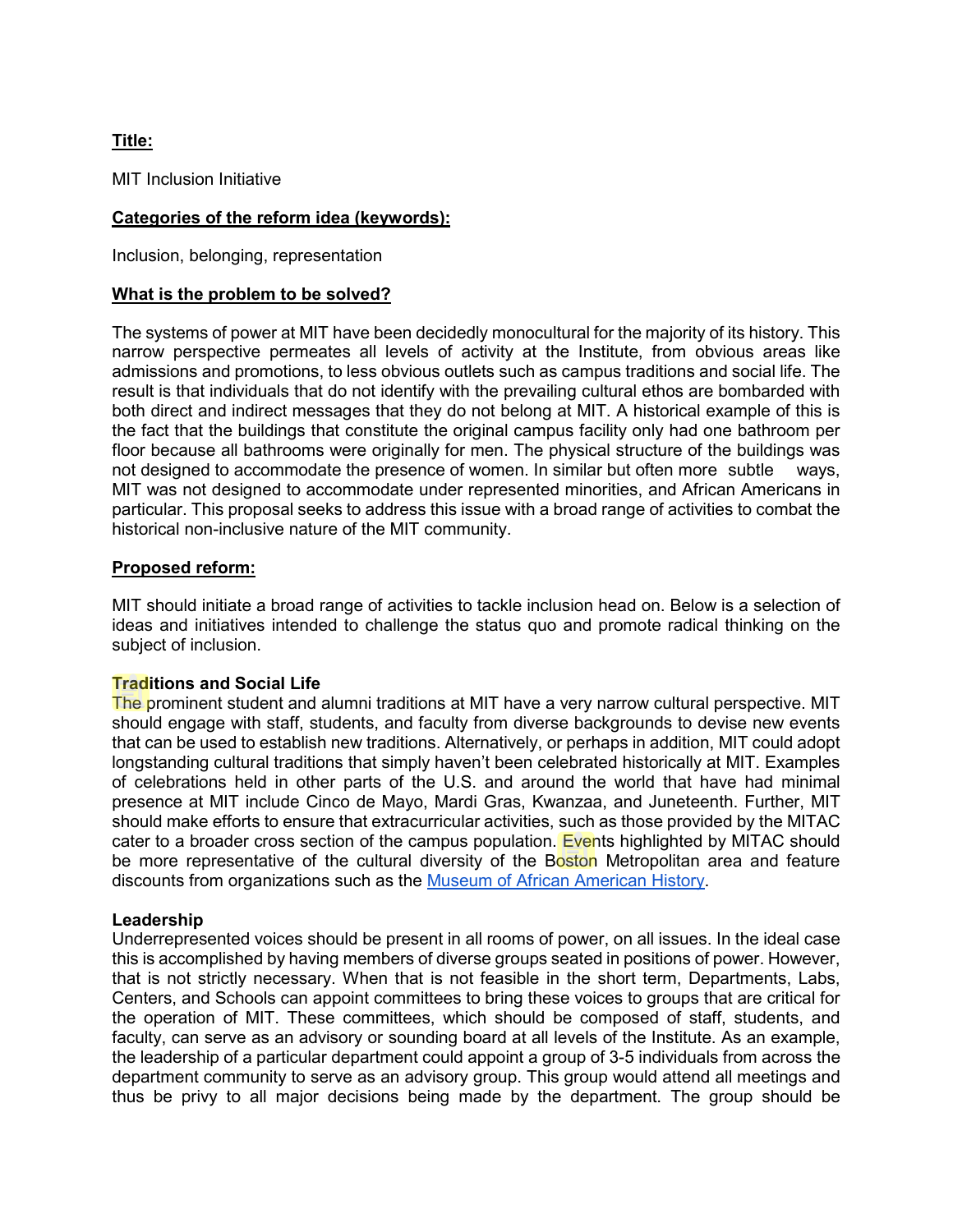empowered to provide their perspective on both routine and major efforts in the department because it's often unclear to those in power how their actions impact underrepresented members of the community. The input of the group should not be limited to topics that appear to pertain to diversity, their voice should be heard on all topics because to truly be inclusive you must consider broad perspectives in all of your activities. For example, a departmental decision about undergraduate advising may not appear to be an inclusion issue, but when underrepresented students have lower satisfaction with advising (as is often the case) it's critical to consider their perspective in even the most mundane policy decisions.

### **Education**

The history and contemporary issues of underrepresented populations, and particularly African Americans, should be mandatory education for every member of the Institute community. This is not intended to be 'diversity training', it is education. No one should be able to spend five years at MIT, no matter their role, and remain ignorant of past and present struggles, triumphs, and inequalities in the United States. Also, MIT should offer an expanded array of majors and minors that will be of interest to underrepresented groups. Examples can include minors in fields such as justice and ethics. Members of underrepresented groups are often more keenly aware of systemic inequity and are thus motivated to tackle these issues intellectually. MIT should provide more outlets for students that are so inclined.

# **Housing**

MIT should study the needs of graduate and undergraduate students from diverse groups to determine the types of housing arrangements that best suit them. Related to the traditions above, the MIT undergraduate housing system prides itself on the wide array of diverse housing options. However, the majority of these options were established at a time when MIT was decidedly homogeneous. The desire to hold onto these housing cultures is necessarily non-inclusive because they were formed at a time when the campus was far less diverse. As a result of this, some of the newer and larger communities on campus are 'majority minority'. It's likely that this is because the larger communities provide cultural safety in comparison to smaller, older communities at MIT that pride themselves on being culturally homogeneous (i.e. exclusive). When the parents of underrepresented students visit campus, they should feel confident that MIT has housing options that will explicitly serve their child's needs. Each house should therefore have a diversity and inclusion plan that outlines the specific steps they take to foster an inclusive environment. This plan should cover all aspects of life in the dorm including room selection and housing lottery (which in most cases is handled by students, the room assignment chairs), the menu in the dining hall, and activities hosted by the dorm.

#### **Community Resources**

When staff and faculty join MIT they should be made aware of **all** the communities in the Boston area, not just the ones with 'good schools', AKA 'white'. MIT should employ cultural ambassadors that can help members of underrepresented groups thrive in all aspects of life, not just at work. Boston has a negative reputation as being a town still fraught with racism. Whether or not this is true is irrelevant because many people believe it, posing a barrier to recruiting staff and faculty from diverse backgrounds. MIT must actively combat this perception during the interview and recruitment process, and continue to fight it when a new employee joins staff. Community resources that MIT could highlight, promote, and/or partner with include community organizations (e.g. school boards and volunteer organizations based in minority communities), religious organizations and particularly those that cater to different ethnicities (e.g. Black churches), local chapters of professional organizations (NAACP, NSBE, fraternities and sororities, HBCU alumni associations), and other groups that specifically target underrepresented populations. The best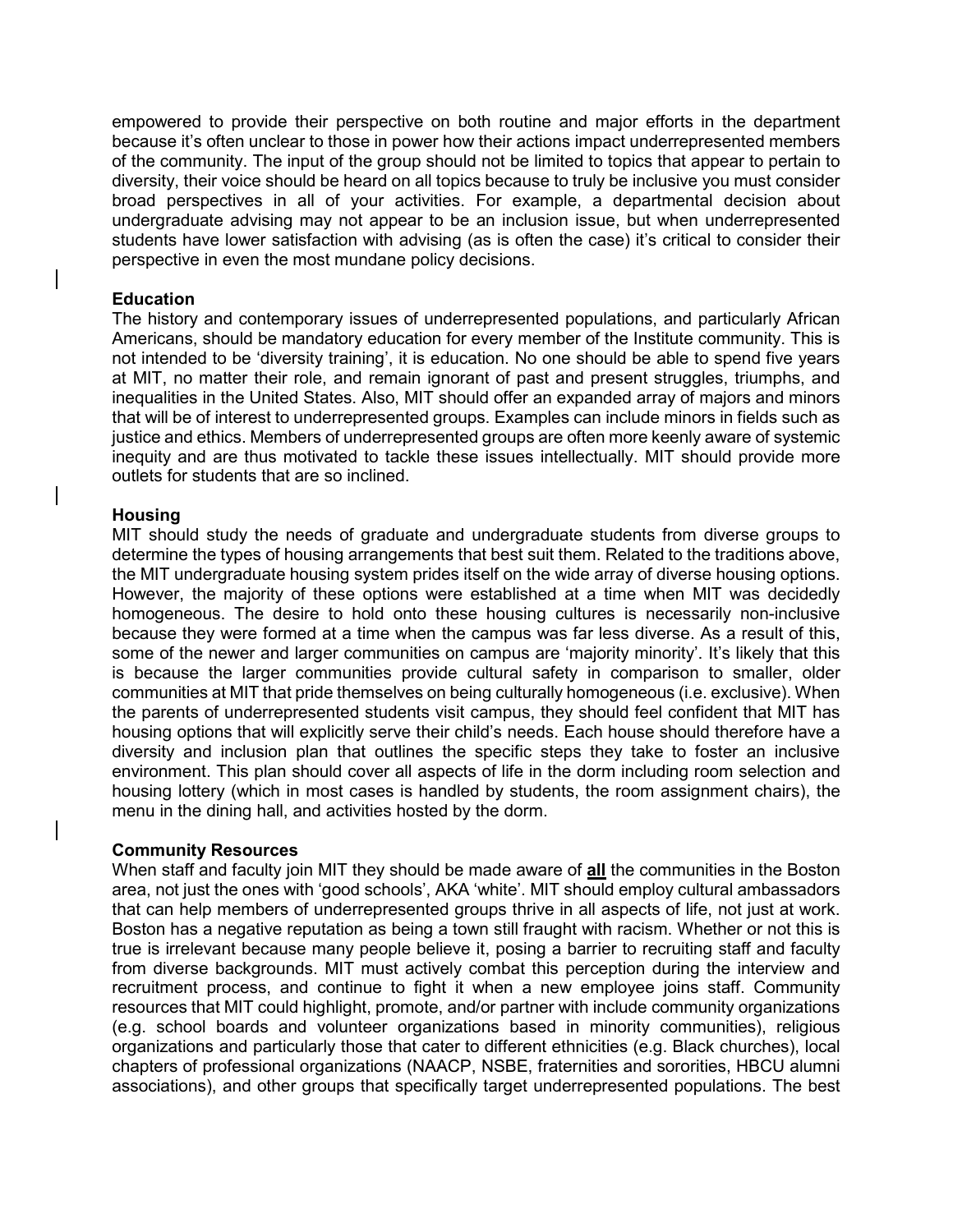way to determine the relevant partnerships would be to ask current faculty, staff, and students from underrepresented groups about the organizations that have enriched their life in Boston.

# **Dining**

Food is a fundamental human need, and while MIT and the local community provide a variety of options the presence or absence of a particular culture's food sends a message. Further, when MIT conducts celebrations, meetings, or formal events the cuisine chosen sends a message about the cultures that are valued. This proposal is twofold. (1) MIT should seek to establish a restaurant that is attractive to the Black/African American community within the student center. Upon first glance it seems that the student center dining was designed with multiple cultures in mind, making the absence of options that cater to Black people stark. The implicit message is that the cultures represented are welcomed while others are an afterthought. Potential options include [Flames,](http://flamesjamaicanrestaurants.com/) [Ali's Roti,](https://www.yelp.com/biz/alis-roti-restaurant-and-takeout-roxbury-crossing) [Coast Cafe,](https://coastsoulcafe.com/) and [Popeyes.](https://www.popeyes.com/?%243p=a_google_adwords&%24always_deeplink=false&lpurl=https%3A%2F%2Fwww.popeyes.com%2F%3Fgclsrc%3Daw.ds%26&%7Ead_set_id=91215453054&%7Ecampaign_id=9127749555&%7Echannel=g&%7Ekeyword=popeyes&%7Eplacement=&gclid=Cj0KCQiA0fr_BRDaARIsAABw4EtuIBdrtpMrxe5bpz2lrv6ozACLXyXBL2KurXh8znbw5ZWz2i1x96YaAnElEALw_wcB&gclid=Cj0KCQiA0fr_BRDaARIsAABw4EtuIBdrtpMrxe5bpz2lrv6ozACLXyXBL2KurXh8znbw5ZWz2i1x96YaAnElEALw_wcB&gclsrc=aw.ds&_branch_match_id=781529334004546529) (2) When considering catering for MIT events, staff and administrators should be enabled to explore a broad array of options and perhaps even have a list of preferred vendors that don't simply serve standard western cuisine.

# **Metrics to track and expected change:**

- Staff, student, and faculty satisfaction surveys would be the best way to measure the impact of the proposed strategies
- It is anticipated that staff and faculty retention rates for underrepresented members of the population would increase

# **Implementation strategy:**

- Some of these initiatives (such as the traditions, housing, and dining) require additional research to determine the needs of the population to be addressed. For these initiatives MIT should put together a task force to briefly study the issue and propose specific recommendations that come from the community.
- The rest of the initiatives take less planning in order to begin at least a pilot program. For example, the leadership initiative could be piloted in a few departments and the findings from the pilots could be used to roll out an institute wide initiative.
- \*\*Address departmental vs. institutional initiatives.\*\*

#### **Cost/Resource Estimates:**

- Traditions and Social Life. \$5-10k per new cultural event. Little to no cost to promote more diverse businesses/events through the MITAC. **Total of \$50k**.
- Leadership. \$5k per advisory committee. The students, staff, and faculty that serve in these roles should be compensated because they involve additional work that takes away from their ability to do their primary job at MIT. There should be an advisory committee for each department (roughly 30 in total) and for all five schools. **Total of \$175k.**
- Education. For undergraduates, many of the courses already exist, it is simply a matter of organizing them into cohesive educational tracks. For faculty and staff one would need to determine the number of courses to require and the cost for delivering each class, which is likely in the range of \$50k per course. **Total of \$500k+**.
- Housing. Little to no monetary costs.
- Community Resources. Little to no monetary costs.
- Dining. Expanding catering options requires no costs since it's money that would have been spent anyways. Bringing a new dining option to campus incurs a cost dependent upon the location. If the dining option is in a new location the cost is significant, if located in an existing space the cost is minimal. **Total of \$100k+**.